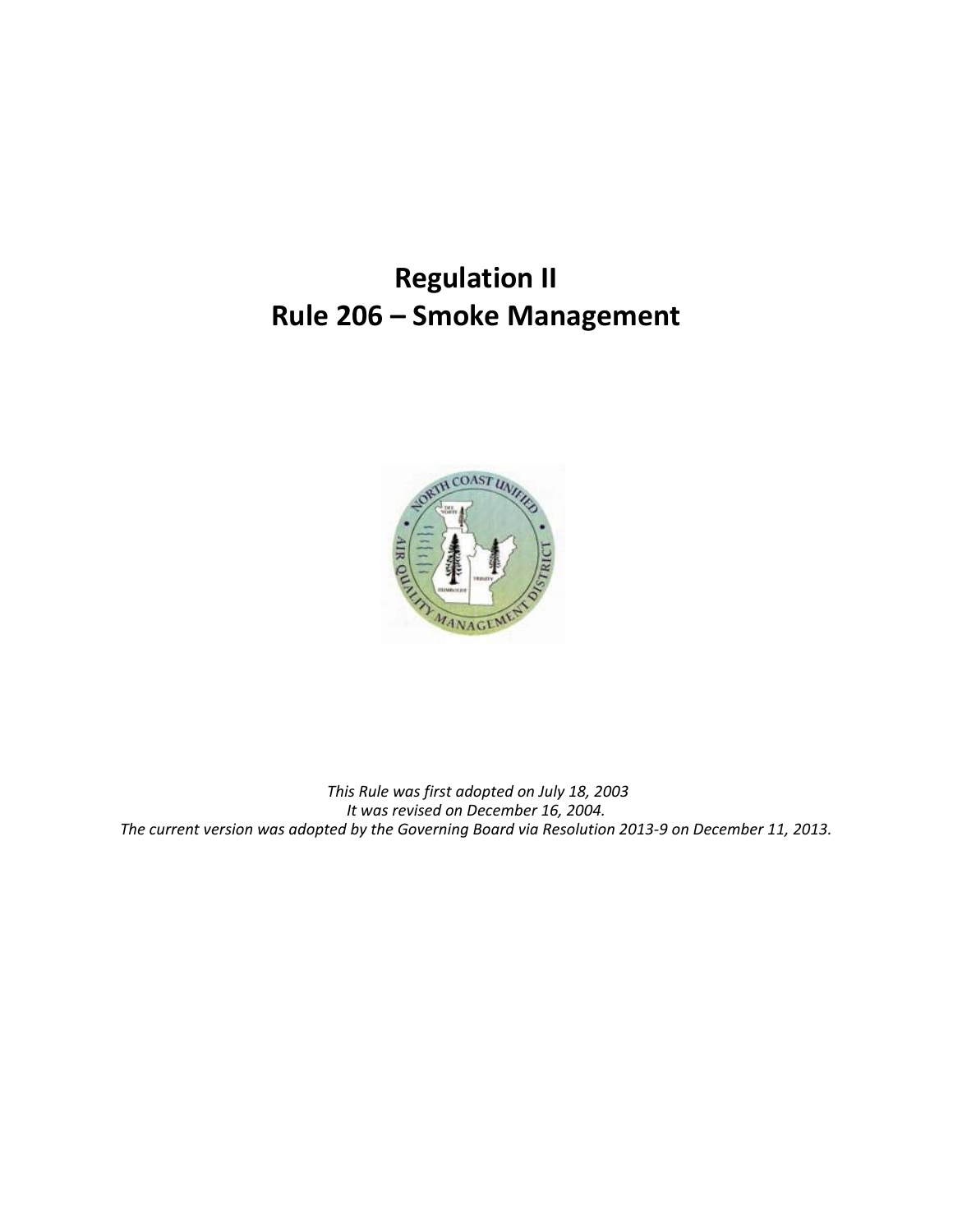# **Rule 206 – Smoke Management**

RULE 206 CONTENTS

#### A. APPLICABILITY

- 1. Sensitive Receptors
- 2. Quantity of Material

#### B. SMOKE MANAGEMENT PLAN

- 1. Plan Submittal
- 2. Burn Authorization Required
- 3. Smoke Management Plan Contents

# C. BURN AUTHORIZATION

1. Burn Authorization System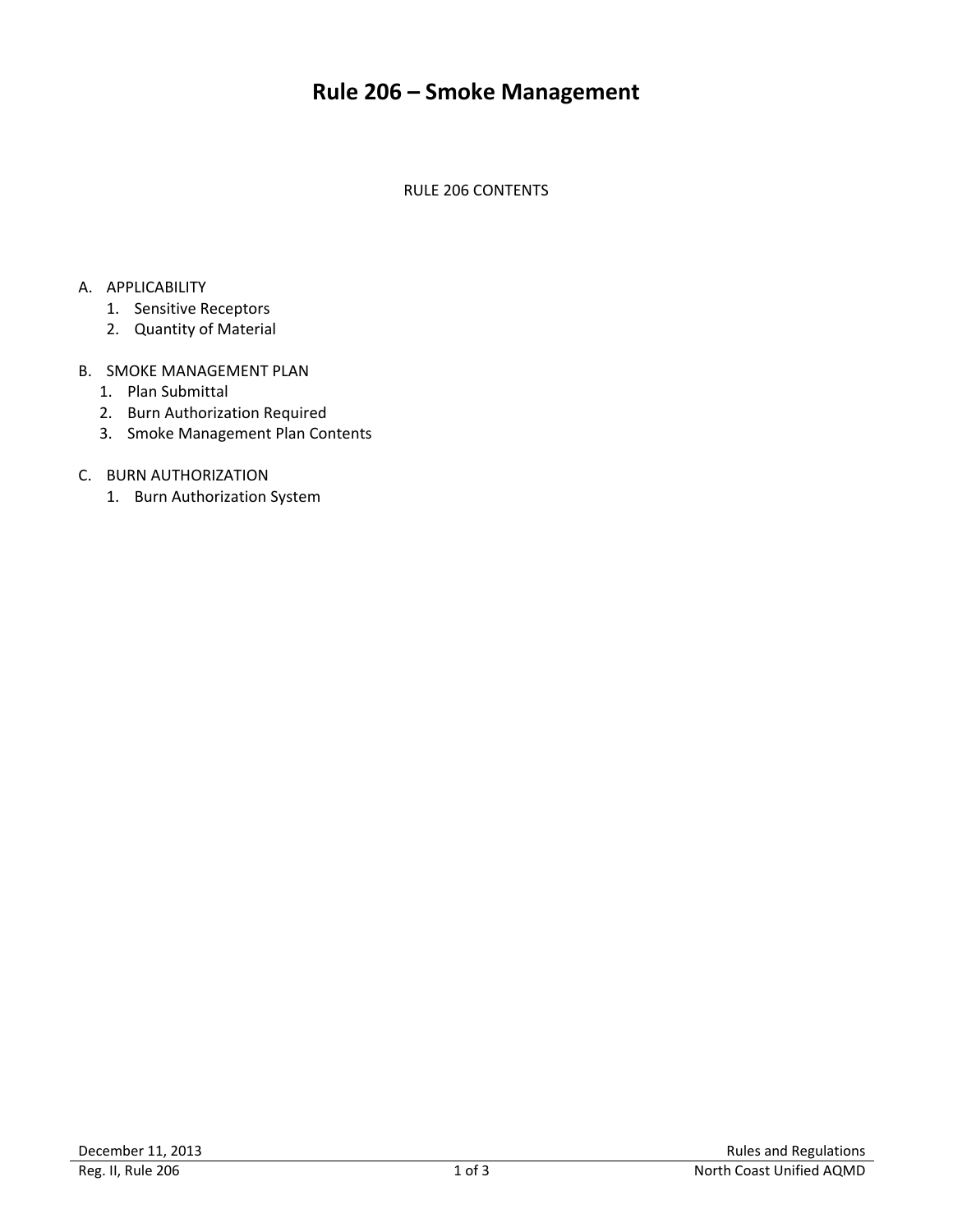#### **A. APPLICABILITY**

As determined by the APCO, a *Smoke Management Plan* is required whenever the smoke from a proposed burn has the potential to impact sensitive receptors, or if the amount of material proposed to be burned exceeds the amounts identified in this Rule.

- **1. Sensitive Receptors:** For purposes of this Rule, Sensitive Receptors shall be defined as in Rule 101, and shall include but not be limited to:
	- a. Class I Areas;
	- b. Hospitals;
	- c. K-12 Schools, colleges and universities;
	- d. Population centers, residential subdivisions, and commercial areas;
	- e. Residential care facilities daycare centers, group homes;
	- f. Freeways and major roadways;
	- g. Campgrounds and recreational areas; and
	- h. Any location identified by the APCO.
- **2. Quantity of Material and Burn Area:** The applicant shall use District approved weight measurement and area estimation techniques to establish the quantity of material to be burned. If the quantity of material equals or exceeds one acre of material per calendar day, a *Smoke Management Plan* is required.

# **B. SMOKE MANAGEMENT PLAN**

- **1. Plan Submittal:** A *Smoke Management Plan* shall be submitted at least thirty (30) days prior to proposed burning.
- **2. Burn Authorization Required:** No burning shall occur without prior authorization pursuant to Section C, Burn Authorization, of this Rule.
- **3. Smoke Management Plan Contents:** A *Smoke Management Plan* shall include the following information. Information and data shall be submitted on District forms or other APCO approved method.
	- a. Declaration of the specific purpose of the burn;
	- b. The quantity of material to be burned estimated in accordance with Section A.2 of this Rule;
	- c. Identification of the burn location using the Public Land Survey System methodology (township, range, section).
	- d. Graphical representation of the burn site(s) including but not limited to: burn location, Sensitive Receptors, map legend and orienteering symbols, compass rose, and scale:
		- i. For burn projects less than 100 acres all Sensitive Receptors within 5 miles;
		- ii. For projects greater than 100 acres all Sensitive Receptors within 20 miles.
	- e. Type and arrangement of the material to be burned;
	- f. Sufficient information to demonstrate compliance with material drying time requirements;
	- g. Burn schedule and duration;
	- h. Statement that only Approved Materials will be burned;
	- i. Specifications for monitoring and verifying prescription criteria;
	- j. Procedures for notifying the public and other agencies of the burn;
	- k. A detailed meteorological prescription that must be met in order to proceed with the burn. At a minimum, the prescription must include acceptable wind direction. Other considerations may include wind speed, temperature profile, winds aloft, humidity, temperature, actual and predicted inversions, burn day status and forecast precipitation. The plan shall identify the sources of weather information and forecasts which will be used.